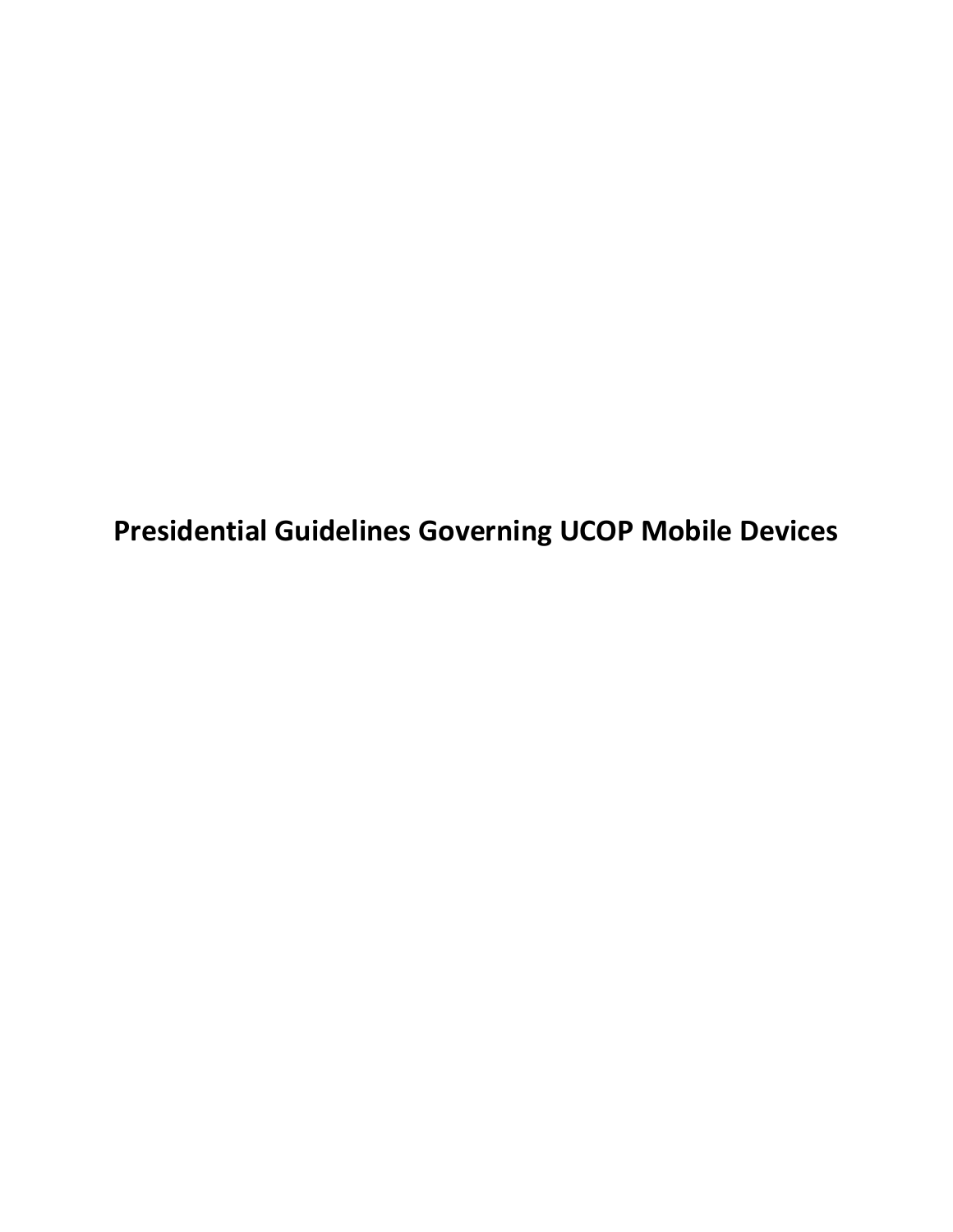# **Presidential Guidelines Governing UCOP Mobile Devices**



|                                      | <b>Responsible Officer:</b>   Dr. Michael V. Drake, President of the University |
|--------------------------------------|---------------------------------------------------------------------------------|
|                                      | <b>Responsible Office:</b>   Office of the President                            |
|                                      | <b>Issuance Date:</b> $\vert$ October 15, 2017                                  |
|                                      | <b>Effective Date:</b>   October 15, 2017                                       |
| Last Review Date:   February 7, 2022 |                                                                                 |
| Scope:                               |                                                                                 |

| <b>Contact:</b> Shirley Bittlingmeier<br>Executive Director, IT Client<br>Services<br>Email: Shirley.Bittlingmeier@ucop.edu<br>Phone #: (510) 987-9319 |  |
|--------------------------------------------------------------------------------------------------------------------------------------------------------|--|
|                                                                                                                                                        |  |
|                                                                                                                                                        |  |
|                                                                                                                                                        |  |
|                                                                                                                                                        |  |

## **TABLE OF CONTENTS**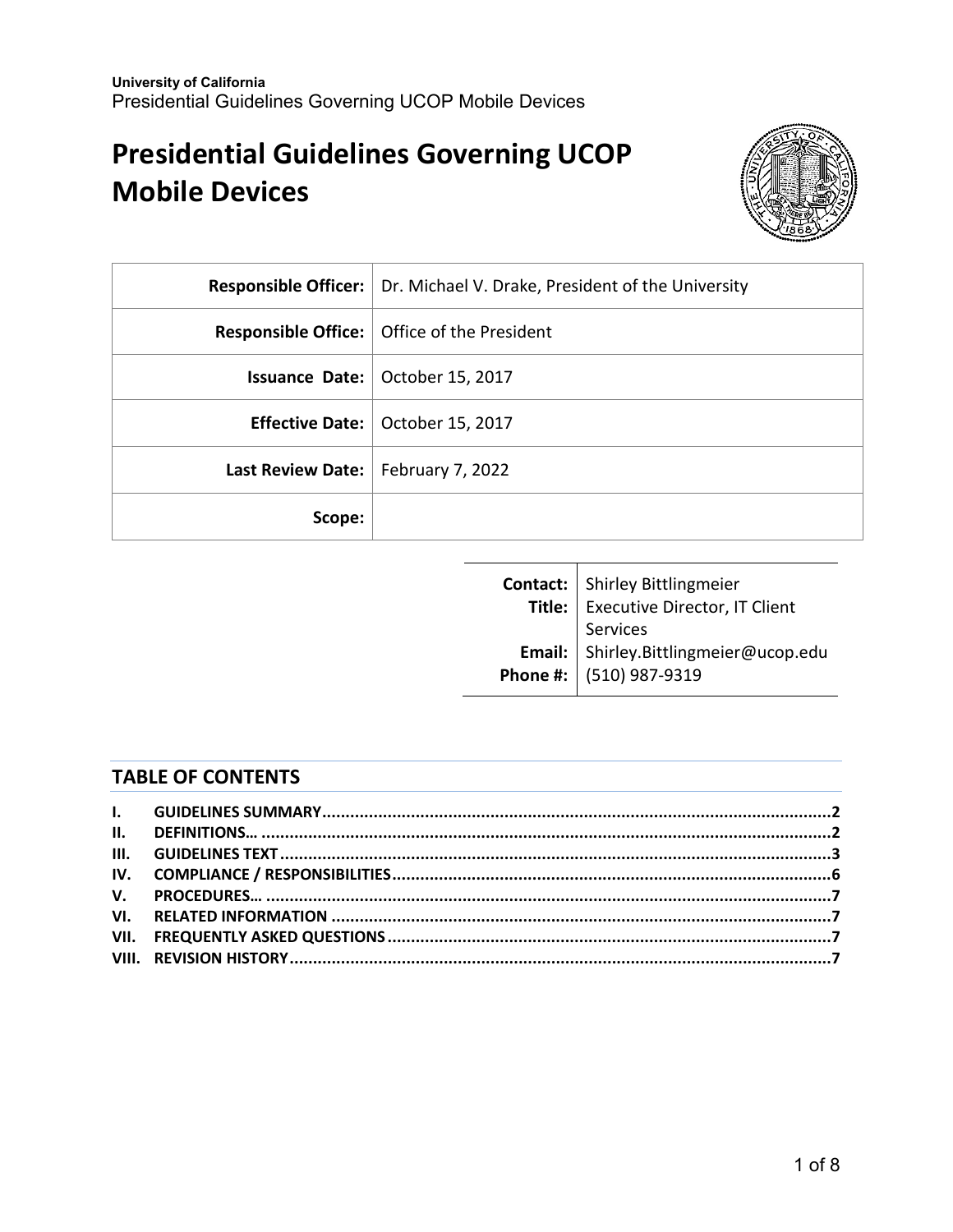## **I. GUIDELINES SUMMARY**

This guidelines document is meant to provide additional detail related to UCOP mobile devices and practices.

## **II. DEFINITIONS**

#### *Mobile Devices*

Cell phones/smartphones, tablets, mobile network adapters, Wi-Fi hotspot/MiFi devices, signal boosters/repeaters and similar portable electronics that provide, enhance or utilize mobile internet/network access via the public cellular network or a Wi-Fi network. Laptop and notebook computers are not categorized as mobile devices for the purposes of this document.

#### *Rate Plans (calling/voice plan, text/messaging plan, data plan, global plan)*

Subscription plans offered by mobile carriers for voice calling, text/messaging, data and/or global roaming services. Associated with a mobile device to allow use of the public cellular network. Subscription rates vary depending on carrier, usage and options.

#### *NASPO*

National Association of State Procurement Officials – A public procurement organization which offers cooperative contracting through their ValuePoint subsidiary to provide states, local governments, public educational entities, etc. with best value contracts, including wireless carrier agreements.

#### *Wi-Fi and MiFi*

Wi-Fi is a wireless networking standard (IEEE 802.11x). MiFi is a brand name for a portable broadband device but is generally used as a generic label for any device that can function as a Wi-Fi hotspot.

#### *Hotspot*

A wireless (Wi-Fi) network access location, service or device.

#### *Mobile Device Management/Enterprise Mobility Management (MDM/EMM)*

MDM/EMM are platforms or services that provide capabilities for managing software, network service, hardware, security, apps and content for mobile devices.

#### *ITCS*

Information Technology Client Services. Under the ITS Sub-Division this is the UCOP local Information Technology Department within which the Telecommunications Services function is located.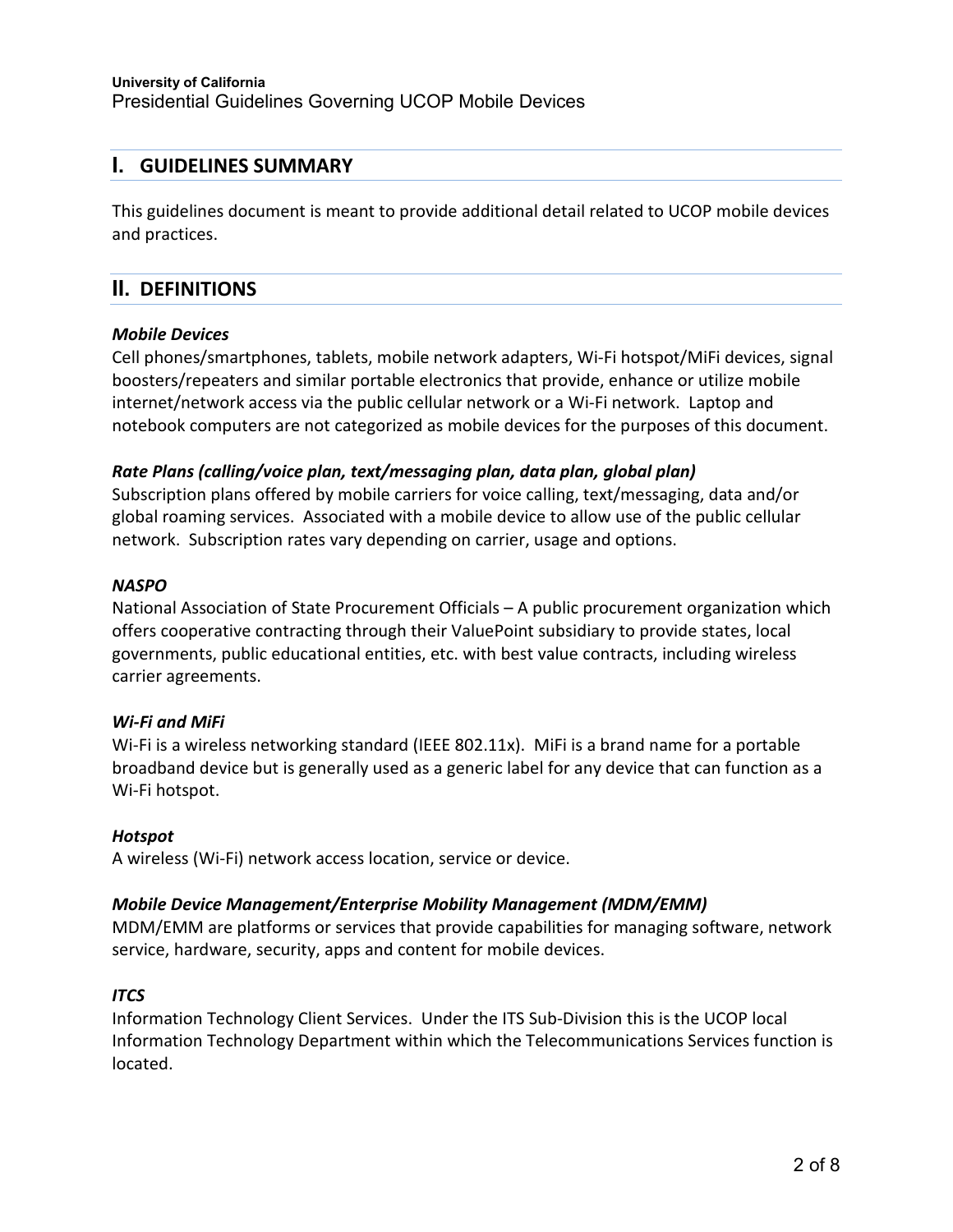## **III. GUIDELINES TEXT**

#### **A. General**

UCOP-owned mobile devices are not intended to be perceived as a symbol of, or a testament to, the prominence or value of its employees but are provided foremost as a specialty tool, for prudent and essential business use, to a limited number of UCOP personnel meeting stringent eligibility criteria.

#### **B. Scope**

UCOP mobile device practices augment the UC systemwide BFB-G-46 Policy: Guidelines for the Purchase and Use of Cellular Phones and Other Portable Electronic Resources and specify more stringent practices applicable to UCOP personnel. University funds shall only be used to purchase mobile devices, accessories, service options or rate plans for UCOP personnel as permitted by these practices.

### **C. Device & accessory offerings**

Purchased mobile devices will be limited to select, low-cost, standard-issue models (not latest models). ITCS Telecommunications Services will select the UCOP portfolio of standard-issue mobile device and accessory offerings, and manage the purchase thereof, based on the following criteria:

- \$0-\$99 NASPO contract price cap for standard-issue smartphones; \$300-\$400 price cap for standard-issue Wi-Fi tablets.
- Minimal memory capacity; small to standard screen sizes; two color choices (typically Silver or Space Gray).
- MiFi devices and tablets with data plans are discontinued. Tablets are limited to Wi-Fi only models and capabilities. Use of Wi-Fi and smartphone hotspot are viable alternatives when necessitated. Exception cases would be substantiated through the formal exception process.
- Standard-issue accessory bundle consisting of select low-cost case, screen protector (smartphone only), optional keyboard (tablet only), 110v power adapter, EarPods and optional car charger.
- UCOP will not purchase or support extraneous mobile devices such as wearables, vehicle Wi-Fi devices, signal-boosters, etc.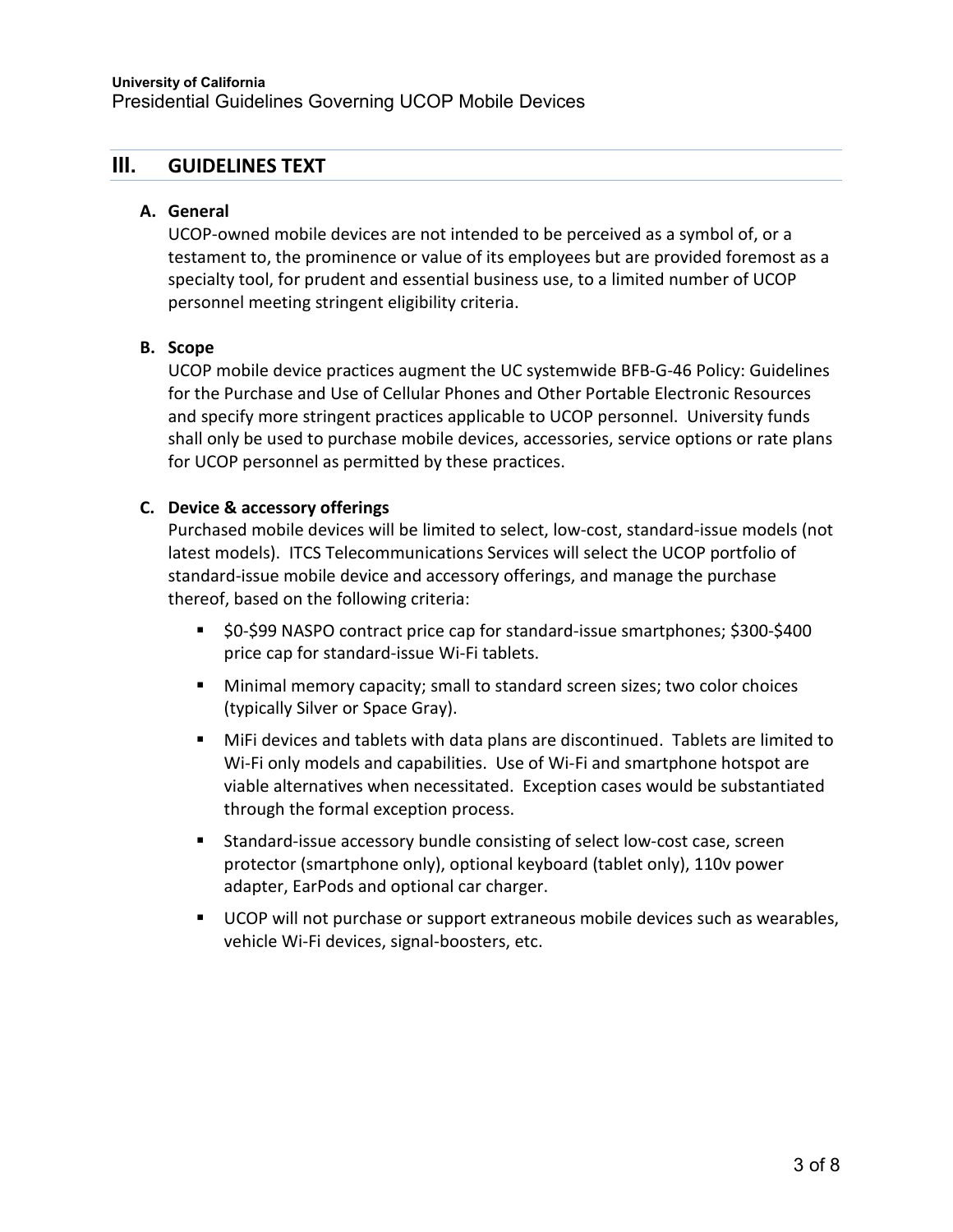#### **D. Device replacement**

Replacement of otherwise qualified mobile devices will only be done at end of life, not end of contract term. Functioning devices will be redeployed in lieu of new purchases whenever possible:

- Otherwise qualified mobile devices can be replaced in the event of theft, loss, a malfunction for which there is no viable remedy or as ITCS deems may be necessary to adopt any business-essential advancements in technology or security. Non-qualified mobile devices cannot be replaced.
- **Replacement due to loss or damages resulting from carelessness or mishandling** to be evaluated on a case-by-case basis.
- Mobile devices will not automatically qualify for replacement after a prescribed period.
- In lieu of new purchases, previously deployed and still functional mobile devices, less than 2-years old, will be used whenever possible to replace relatively comparable units necessitating replacement.

### **E. Eligibility Criteria**

Stringent eligibility criteria must be substantiated for devices, global plans/calling and hotspot options based primarily on well-defined and extensive business travel or vital and urgent/critical communication needs.

- **Eligible for a Mobile Device when travel to outlying cities is an essential business** requirement of a position and takes place on at least 25% of business days per annum. Would exclude travel to locales near an employee's primary office site, telecommuting/working-from-home or when only occurring for a marginal portion of the business day.
- **Eligible for a Mobile Device when vital communications is a crucial business** requirement and prescribed role of a position; in order to provide time-sensitive, expert and business-critical response or awareness in imperative circumstances; on a persistent basis; during off-hours or when apart from office-based communications. Example: Emergency response and crucial systems/services support designates.
- Additionally the employee should not already have a UCOP owned laptop or other mobile device that would reasonably accommodate the otherwise met eligibility criteria, e.g. a smartphone and a tablet would not both be issued.
- Additionally the employee should have a personal mobile device for personal use such that a UCOP owned mobile device will not become a recourse for personal use.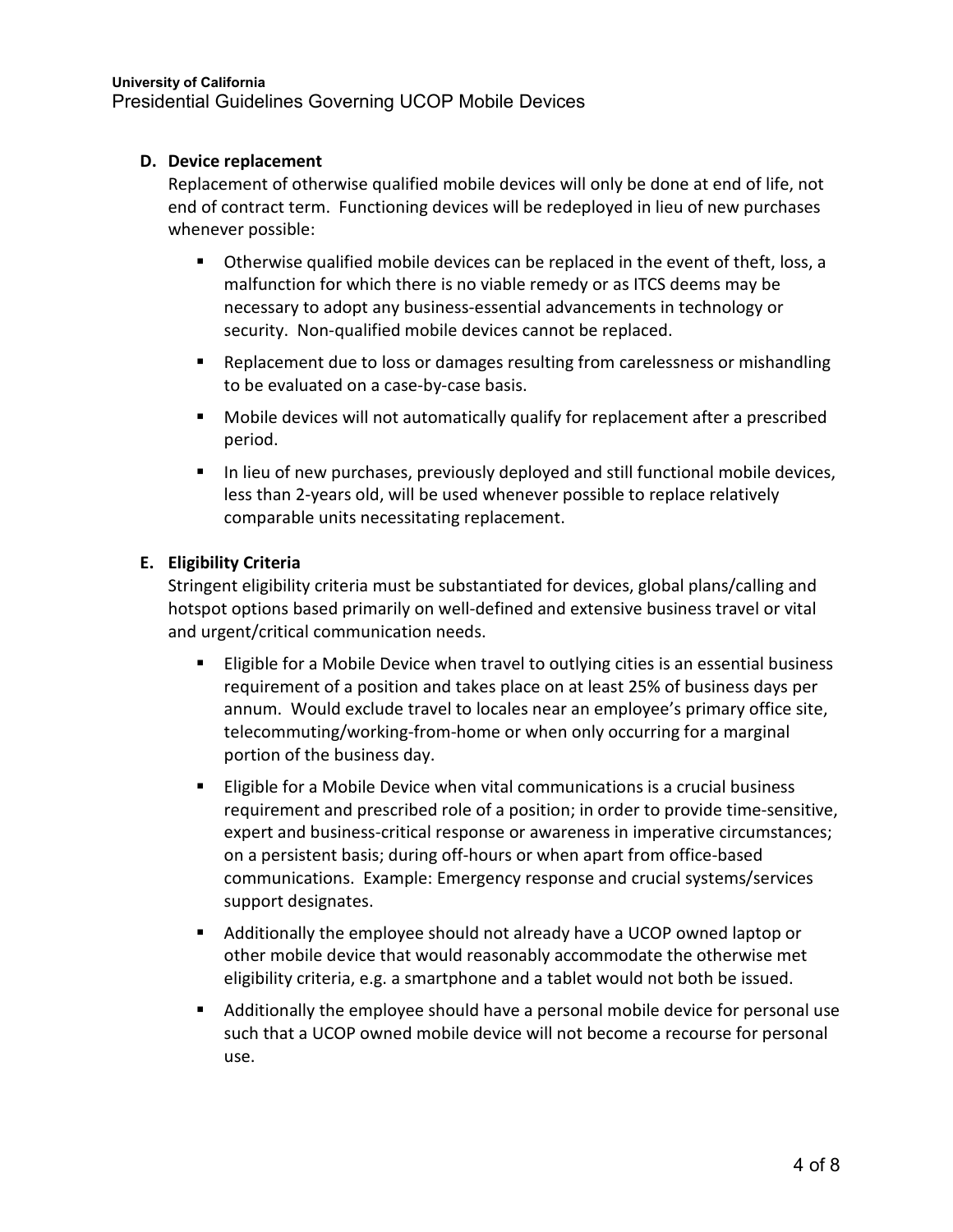- Where hotspot activation is an extra-cost option on a prescribed rate plan for an otherwise eligible mobile device, its inclusion would be substantiated through the formal exception process. The hotspot option is to be used prudently for essential University business only.
- UCOP owned mobile devices may not be used when vacationing or on personal travel especially outside the US. Short-term global rate plans added to UCOP owned mobile devices while traveling on business outside the US should be requested only when the use of UCOP owned mobile devices during such travel is absolutely necessary for purposes of vital communications and crucial UCOP business. Use of a UCOP owned mobile devices while traveling on business outside the US without the addition of an approved short-term global rate plan is not allowed. Division leadership, or Chief of Staff delegate, concurrence is required.

### **F. Rate Plans**

Standard rate plans, prescribed for UCOP owned mobile devices that require them, are sufficient to cost effectively accommodate most prudent and essential business usage – UCOP owned mobile devices are not for primary personal use. Rate plan utilization will be monitored and any usage that exceeds the voice, text or data allotments of the prescribed rate plan or incurs any noticeable cost overages will prompt a review to determine if usage or rate plan changes are warranted. Requests for rate plans with increased voice, text or data allotment would be substantiated through the formal exception process.

#### **G. Transfer of Liability**

UCOP will not transfer liability (ownership) of devices, plans or phone numbers from employee personal responsibility to the University or from the University to separating or transferring employees.

#### **H. Exception process**

A rigorous formal exception process will be used to thoroughly assess and substantiate non-standard needs. The process will entail:

- Submission of a business case/justification, financial and impact analyses.
- **Division Leader, or Chief of Staff delegate, endorsement/sponsorship.**
- **IFCS initial assessment and recommendations.**
- **UCOP Chief Information Officer final determination.**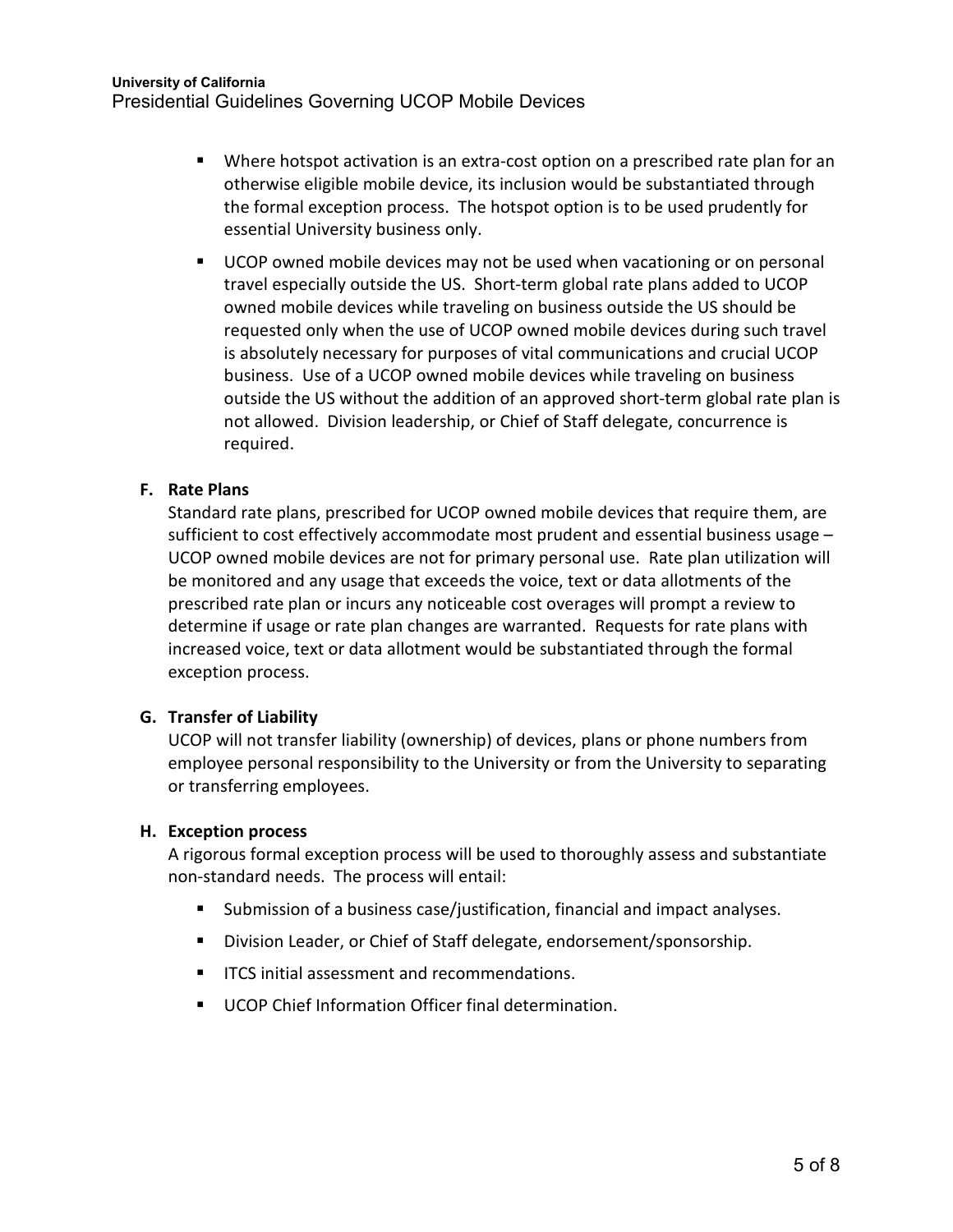#### **I. Device management**

A Mobile Device Management/Enterprise Mobility Management solution will be used to manage device inventory, configuration and plan utilization.

- **Track device inventory, settings and rate plan utilization.**
- **Configure mobile devices and applications for enterprise deployment and use,** manage updates, and assist with device upgrade and retirement.
- Mitigate data loss, theft, employee termination or other incidents with controls for data encryption, data access rights, shared devices, application wrapping and containment, and device lockdown.
- **Troubleshoot mobile device problems through inventory, analytics and remote** actions.

### **J. Auditing**

Ongoing auditing will be performed to:

- **Validate individual eligibility.**
- **•** Optimize rate plans and utilization.
- **If Identify usage anomalies.**

## **IV. COMPLIANCE / RESPONSIBILITIES**

| <b>Function</b>                       | <b>Responsibilities</b>                                                                                                                                                                                                                                                                                                                                                                                                                  |
|---------------------------------------|------------------------------------------------------------------------------------------------------------------------------------------------------------------------------------------------------------------------------------------------------------------------------------------------------------------------------------------------------------------------------------------------------------------------------------------|
| <b>Division Leaders</b>               | Evaluate submitted mobile device (including<br>related services) requests for adherence with<br>UCOP mobile device practices and provide<br>documented approval attesting to those<br>findings of full compliance.<br>Stipulate endorsement and sponsorship of<br>exception requests to which they concur are<br>complete, accurate, substantiated and<br>warranted.<br>Responsibility may be delegated to applicable<br>Chief of Staff. |
| <b>UCOP Chief Information Officer</b> | Evaluate completed exception submissions<br>with corresponding ITCS recommendations<br>and make final determination of granting.<br>Provide documented approval for each<br>granted exception.                                                                                                                                                                                                                                           |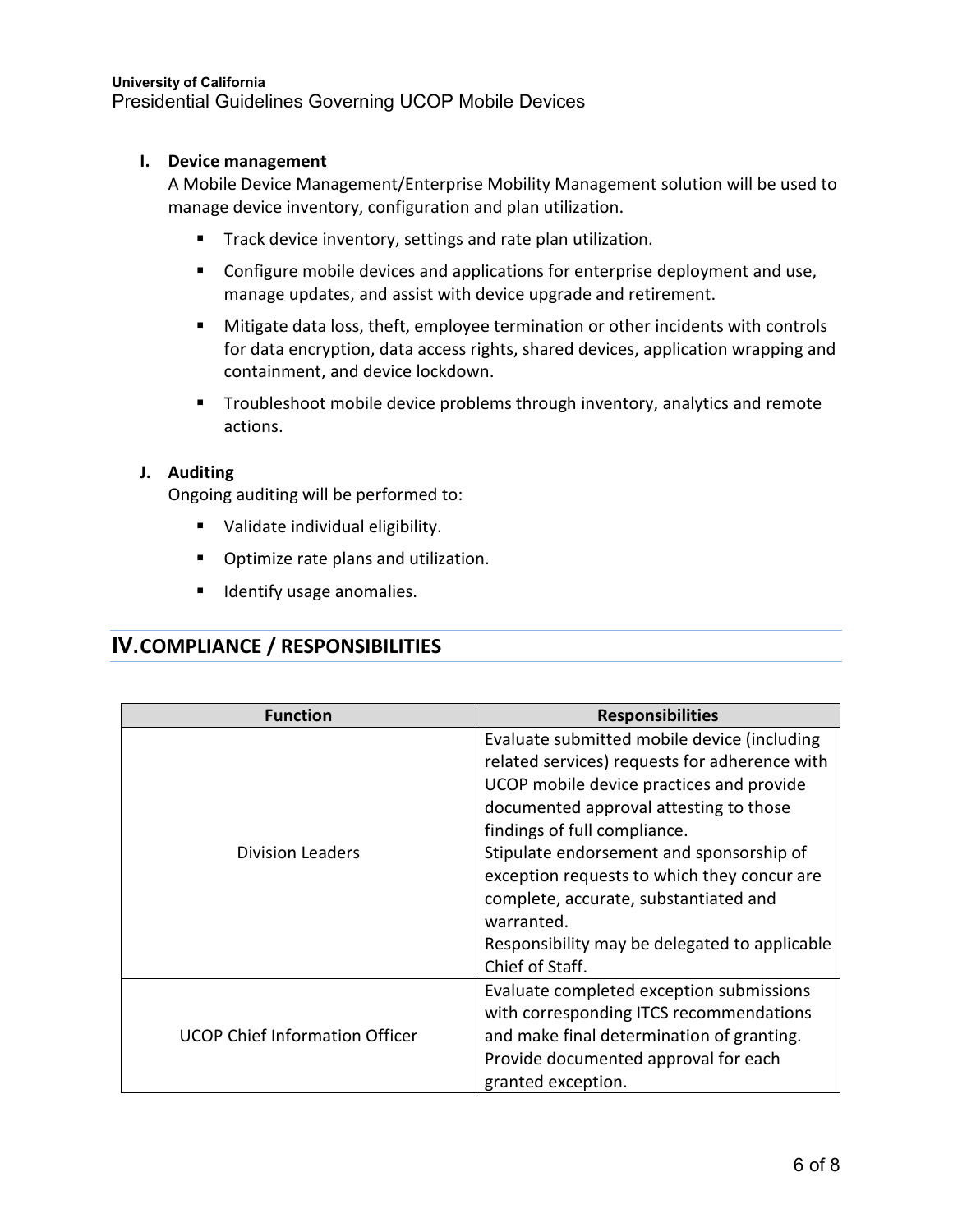| Chiefs of Staff                   | When so delegated by their Division Leader;<br>the applicable Chief of Staff may fulfill the<br>responsibilities of the Division Leader with<br>respect to these UCOP mobile device<br>practices.                  |
|-----------------------------------|--------------------------------------------------------------------------------------------------------------------------------------------------------------------------------------------------------------------|
| Department Heads                  | Evaluate submitted mobile device (including<br>related services) requests for adherence with<br>UCOP mobile device practices and provide<br>documented approval attesting to those<br>findings of full compliance. |
| <b>Telecommunications Manager</b> | Administration of UCOP Mobile Device<br>Practices. Management of associated<br>telecommunications operations.                                                                                                      |
| <b>Employees</b>                  | Compliance with UCOP Mobile Device<br>Practices. Assure prudent and essential<br>business use of assigned UCOP-owned<br>mobile devices.                                                                            |

# **V. PROCEDURES**

Mobile Device requests are submitted via the [IT Service Hub](https://ucop.service-now.com/)

## **VI.RELATED INFORMATION**

- UC systemwide Policy **BFB-G-46: Guidelines for the Purchase and Use of Cellular Phones** [and Other Portable Electronic](http://policy.ucop.edu/doc/3420357/BFB-G-46) Resources
- UC systemwide Policy: [Electronic Communications Policy](http://policy.ucop.edu/doc/7000470/ElectronicCommunications)

# **VII. FREQUENTLY ASKED QUESTIONS**

N/A